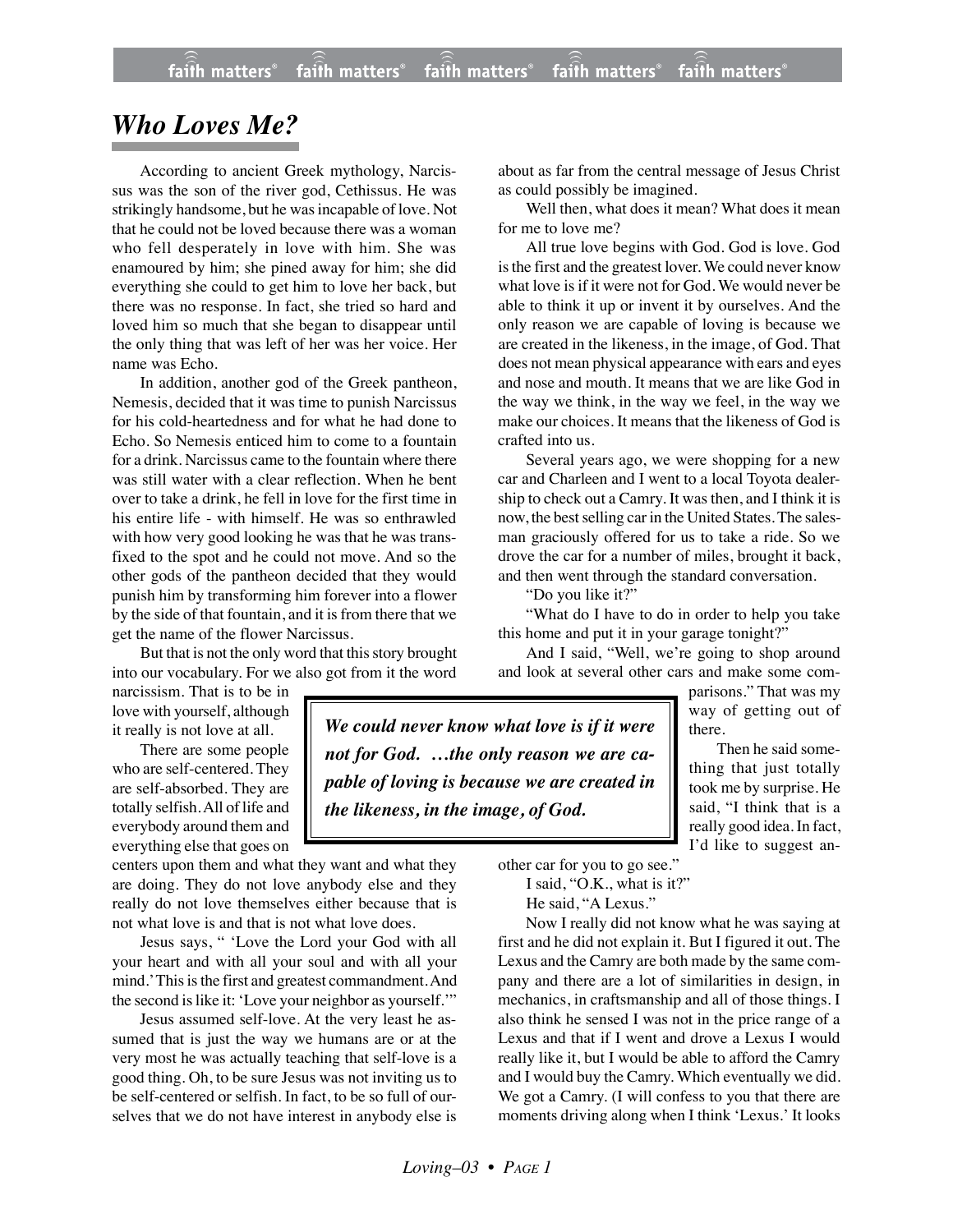like a Lexus. It feels like a Lexus. It sort of is a Lexus because it is in the image, in the likeness, of a Lexus.

Just as we are in the image and the likeness of God. We are crafted to be like him. You can see God in us. Kind of the way we are put together. The way we are made. The way we are meant to be. Oh, it's true that we are banged up, that we have damage to our model, but you can still feel and see the image of God in every one of our souls and in every one of our lives. When we love ourselves, it is not that we are so foolish as to think that we are of our own design and invention. It is that we are like God, and what we should do is love ourselves because we look like God. We take the likeness and the image of God in us and just as God loves us because we are his children, we should love ourselves and love God because we are like the Father. We are like Him. We look like Him.

Jesus said that the first and greatest commandment is to love the Lord your God with your heart, soul and mind. Loving God enables us to love ourselves because it causes us to love that which God loves. God loves us.

Romans 13:10 explains that love does no harm. To love ourselves means that we do not harm ourselves. That is what love is all about. You know that it is unloving to ever seek to damage or to destroy anyone or anything.

Romans 12:9 explains that "love must be sincere. Hate what is evil; cling to what is good." True love seeks to do what is good for whoever is loved.

You know we all see people who do themselves harm. That is a terribly unloving thing to do. And yet we do that to ourselves. I see it. I do it. We are to love ourselves, and yet we do ourselves physical harm. We cause ourselves physical harm with the inappropriate use of drugs, with tobacco, with alcohol and with lack of sleep and other injuries that we do to our bodies.

Researchers say that 100 years ago Americans typically slept nine hours a night. Fifty years ago it was eight hours a night. Now it is less that seven hours a night. They say that, collectively, we are so busy and so fatigued that it is impacting businesses across the nation because by mid-afternoon people are sleepy and they are making judgment errors. It is now increasingly estimated that there are more fatal automobile crashes because of sleepiness than because of intoxication.

If we saw a parent abusing a child by depriving that child of sleep or introducing into that child's diet things that would damage that child's body, we would probably call the authorities and we would certainly name it child abuse. Yet, we do the same things to ourselves that we consider to be abusive behavior by others.

But it is not just physically, it is other ways as well. I Corinthians 6:19 asks the question, "Do you not know that your body is a temple of the Holy Spirit, who is in you, whom you have received from God? You are not your own; you were bought at a price. Therefore honor God and your body."

That means physically, but that also means in the relationships that our bodies and lives have with other bodies and with other lives. I'm convinced that those who are engaged in extramarital affairs invariably do harm. They do harm always to the souls and lives of those who are engaged in the affair and tragically also do harm to others that are the innocent victims of someone else's behavior.

But there are all kinds of relationships that do us in. We get into business partnerships that damage us. We get into alliances and hang out with people that are not good for us and drag us down. If we saw a friend behave that way, we would intervene and say, "You just can't continue in that relationship." However, we are reluctant to intervene for ourselves. If we truly loved ourselves, then we would take our own advice.

But it is not just physically and it is not just relationally. It is also spiritually. For spiritual neglect is another expression of self-harm. Just as we mistreat our bodies and relationships, many times we mistreat our souls and our minds. Just as we recognize that the introduction of toxic chemicals into our bodies will do physical damage, we need to recognize that the introduction of toxic thoughts will do damage to our souls. We need to be extraordinarily careful not to allow in evil images and profane words and ungodly thoughts. Those who love themselves take care of their souls just as much as they take care of their bodies and their relationships.

So love yourself as God loves you. Love yourself enough to do yourself no harm, to dump the sins or the bad habits, to treat yourself no longer in an unloving way. Instead, decide to change. Oh, it may be difficult. It can be very difficult. It can take a lot of time, but it is still the loving thing to do.

Lovers not only do not do harm, but lovers also do what is right. That is to say that there is more to love than avoiding evil. Love also seeks to do what is good. The Bible says that we should never tire of doing what is right. We need to see a distinction. "This is how we know who the children of God are and who the children of the devil are: Anyone who does not do what is right is not a child of God." (I John 3:10)

Every single one of us makes thousands of deci-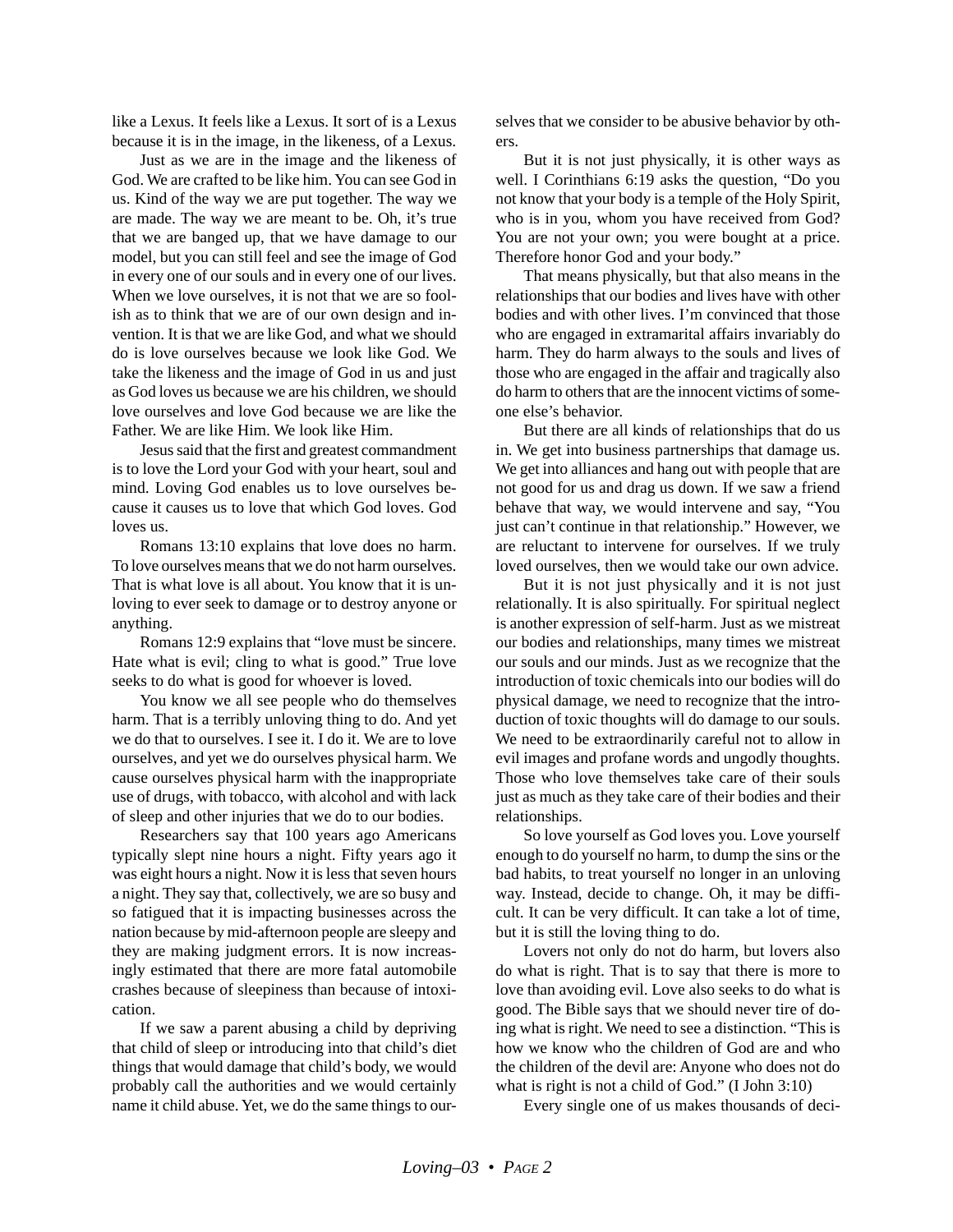sions every day. Decisions are the stitches that hold together the fabric of life. Because there are so many decisions, we turn many of them into habits or routine. In other words, we have decided that we will always decide the same way. Other times we make the decision on an ongoing and a moment-by-moment basis. Those who love themselves in both habits and in new decisions choose to do what is right. That is the premise upon which we operate. It is a hard thing, however, when you are surrounded by people who stitch their own lives together and stick you with the needle

of doing that which is unjust and evil and wrong. It is hard to be different in the context of pressures to misbehave.

Maybe you have seen

the new CBS television show called The District. In the story the chief of police in Newark, New Jersey, where crime rate has dropped in half, is offered a job to become the chief of police in Washington, D.C. with the highest crime rate in the country and significant corruption throughout the Washington, D.C. Police Department. What he first sees deeply troubles him; there are shootings on the streets, there are violent crimes, and worst of all, people who should expect the protection of the police find it to be uneven and many of the police officers are themselves engaged in crime and are corrupt. So he decides that the way to change the district and the way to change the police department is to build up around him a group of officers and leaders who are not corrupt and who will do what is right.

In the first episode he is looking for those who, surrounded by corruption and evil, still make right choices. One of those to whom he is drawn is a young African-American Marine veteran. He senses that he is different. He brings him into his office as chief of police and interviews him. In the course of the interview he asks him if he will do what is right when everybody else in his unit or his precinct or around him is doing what is wrong.

That young officer replies, "Sir, I am a born-again Christian who has accepted Jesus Christ as my personal Savior and Lord and, therefore, I will do what is right." That is not my line, that's CBS! They are the ones who come up with this kind of stuff, you know.

Exactly what self-love, exactly what other love, is like. To do what is right. To do what is right independent of what is being done by others. If we really care for ourselves, we will make the correct decisions: the correct decisions about how we feel and how we spend our time, what we do with our money, how we treat other people, and whether or not we keep our promises. We will make all those decisions on the basis of what is right, and not on the basis of what is convenient, nor easy, nor what someone else wants us to do. We will do what is right. Will that be easy? I promise that it will not be easy.

Around our house Charleen frequently quotes the words of I Peter 3:6. By frequently I do not mean daily. I mean more like hourly she quotes it. I Peter 3:6 says, "Do what is right and do not give way to fear." Those

> who love themselves; those who love God do what is right and they do not give way to fear.

I'll tell you what the result is. Those who do right

grow in self-respect. Those who do what is right feel good about themselves. Those who do what is right are the kind of self-lovers whom Jesus had in mind.

What does it mean to love ourselves? It means all of this: it means to acknowledge the image of God in us and to honor that image in us, to do ourselves no harm, to do what is right, to treat ourselves right. It is the loving thing to do.

I'll tell you that there is a challenge here, and I know that there is a risk in even talking about this because there are some people who will say, "Love myself! Hey, that is great! You know I've always wanted to be happy and so that is the goal of my life, to make myself happy." In fact, I would say that is a fairly pervasive concept in our culture. That happiness is somehow the supreme value. There are those who say, "Yes, I will simply pursue my self-interests and I will do what I think is good and fun and happy for me." But that is absolutely contrary to everything that Jesus and the Bible and Christianity are trying to communicate.

I will tell you that there are others who are at the far other extreme who say that they are simply not worth loving and who say, "Love myself? I don't even like myself. Look in the mirror? I look in the mirror and I want to say, 'I hate you. I hate the way you look. I hate the way you think. I hate the way you treat yourself. I just hate everything about you. I wish I were someone else."

I tell you that both are sinful and unchristian approaches. Both deny the image of God, both do themselves harm, and both fail to do what is right. So please, be neither. Understand that there is a far better way, and that is to love ourselves as God loves us. In this the Bible is very clear. That God is love. That God demonstrates his own love for us in this, that while we

*"Do what is right and do not give*

*way to fear."*